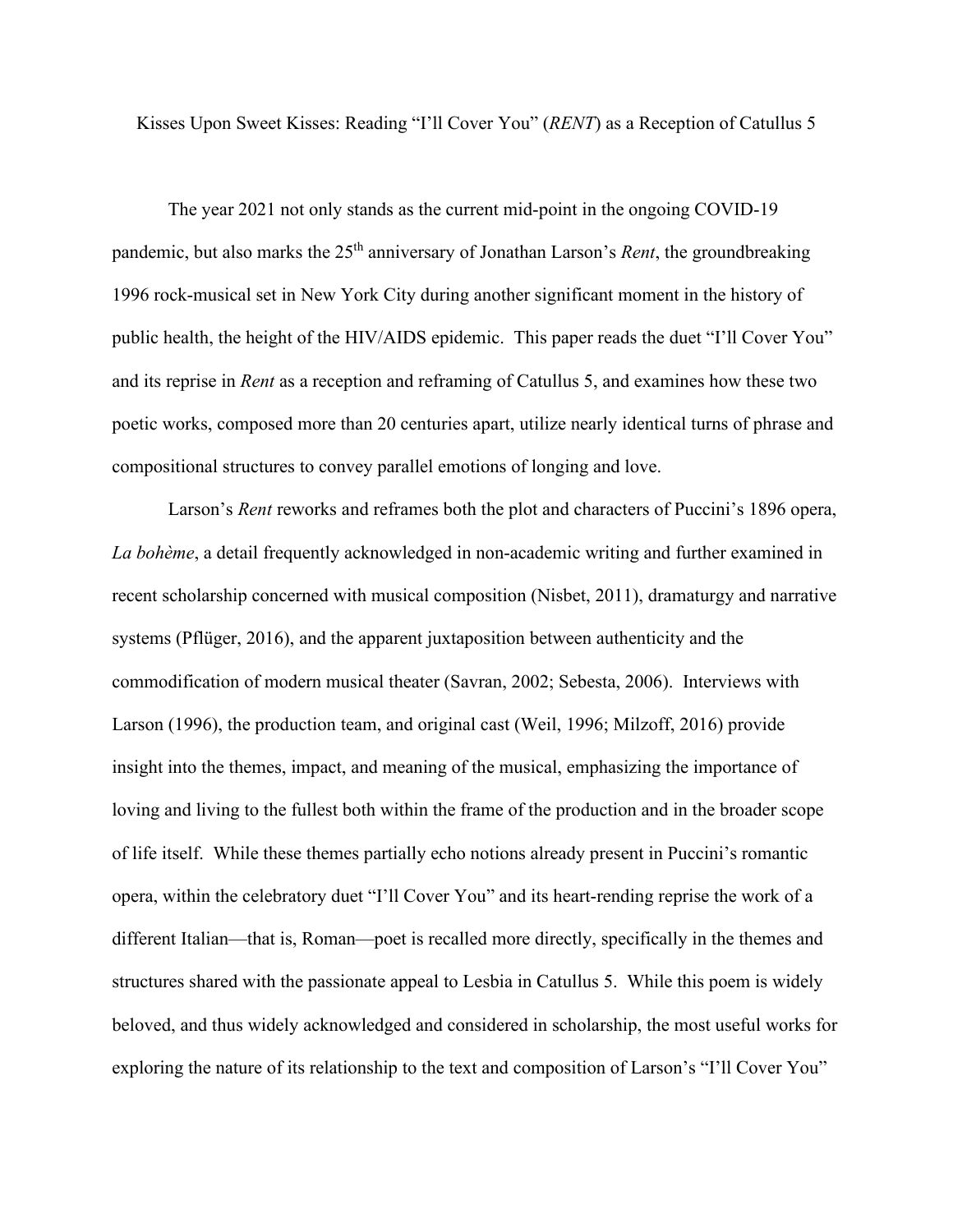are those which provide a close reading and structural analysis of the Latin verse, such as commentaries and Segal's ever relevant 1968 study.

To a certain extent, the similarities between "I'll Cover You" and Catullus 5 are selfevident. Both open with words of living and loving—*vivamus … atque amemus* (Catull. 5.1); "live in my house … be my lover" (*Rent*, 1996)—both are directed towards a beloved and requestion a vast number of kisses, both make pointed statements about the brevity of life and the permanence of death, and both feature juxtapositions of time, money, and love. I make use of structural analyses such as Segal's not only to shed light on such similarities and to argue that Larson's song must be understood as a reception of Catullus' poem, but moreover to consider how these expressions continue to embody a specific set of emotions even when composed centuries apart. In response to this question, I propose that the language used by either creator taps into similar manners of imagining and giving voice to emotions and experiences that are otherwise felt to be indescribable.

## Bibliography

Larson, Jonathan. 1996. "Jonathan Larson Talks About His Writing Process and Making 'Rent'", interview by John Istel. *American Theatre*, Juy/August 1996. [https://www.americantheatre.org/1996/07/01/jonathan-larson-talks-about-his-writing](https://www.americantheatre.org/1996/07/01/jonathan-larson-talks-about-his-writing-process-and-rent/)[process-and-rent/](https://www.americantheatre.org/1996/07/01/jonathan-larson-talks-about-his-writing-process-and-rent/) .

Milzoff, Rebecca. 2016. "*RENT*: The Oral History". *New York*, May 2016. <https://www.vulture.com/2016/05/rent-oral-history-c-v-r.html>.

Nisbet, Ian. 2011. "Transposition in Jonathan Larson's *Rent*". *Studies in Musical Theatre*, 5.3: 225-244.